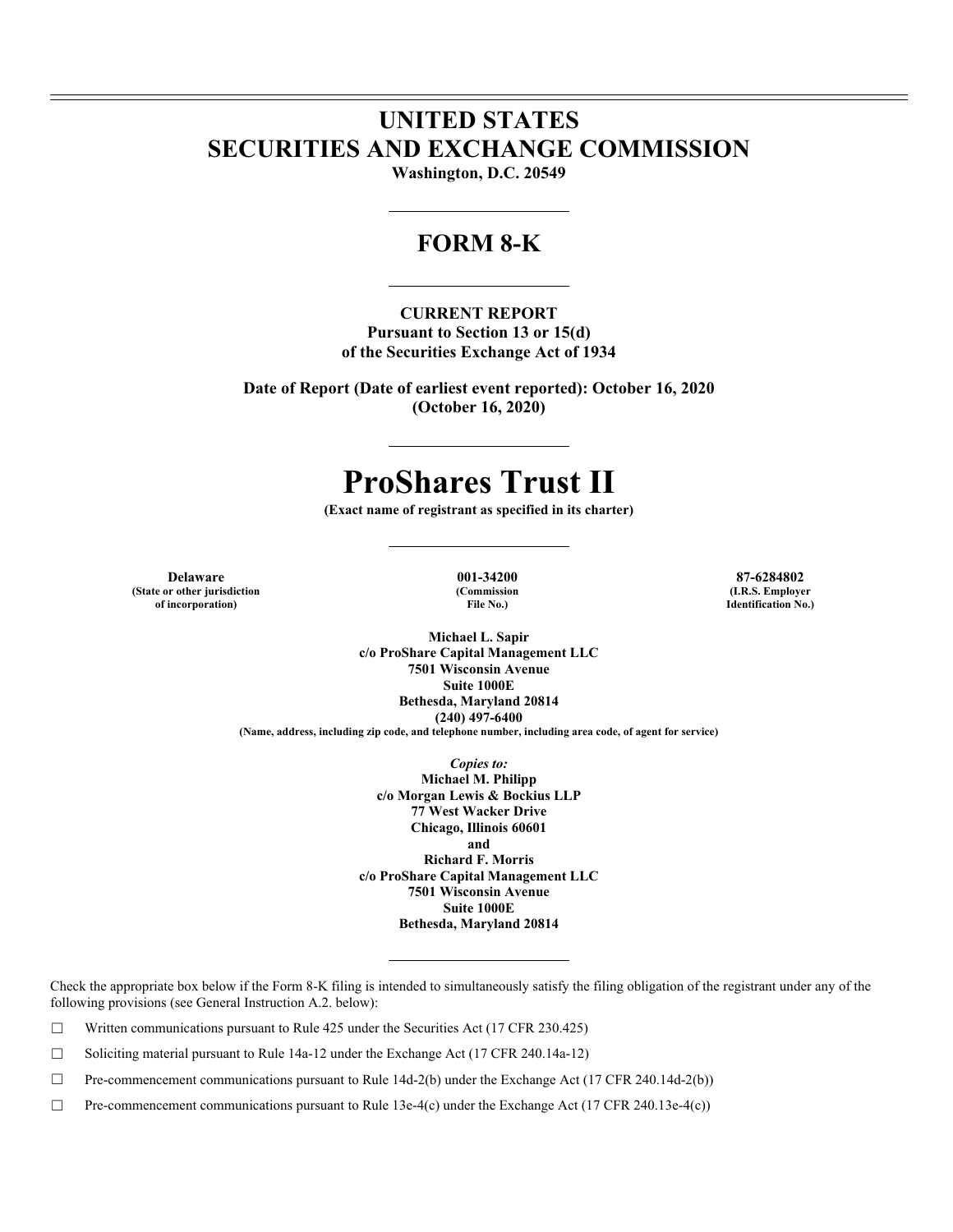### **Securities registered or to be registered pursuant to Section 12(b) of the Act.**

| Title of each class                               | Trading<br>Symbol(s) | Name of each exchange<br>on which registered |
|---------------------------------------------------|----------------------|----------------------------------------------|
| <b>ProShares VIX Short-Term Futures ETF</b>       | VIXY                 | <b>NYSE</b> Arca                             |
| <b>ProShares Ultra VIX Short-Term Futures ETF</b> | <b>UVXY</b>          | <b>NYSE</b> Arca                             |
| <b>ProShares Short VIX Short-Term Futures ETF</b> | <b>SVXY</b>          | <b>NYSE</b> Arca                             |
| <b>ProShares VIX Mid-Term Futures ETF</b>         | VIXM                 | <b>NYSE Arca</b>                             |

Indicate by check mark whether the registrant is an emerging growth company as defined in Rule 405 of the Securities Act of 1933 (§230.405 of this chapter) or Rule 12b-2 of the Securities Exchange Act of 1934 (§240.12b-2 of this chapter).

Emerging growth company  $\Box$ 

If an emerging growth company, indicate by check mark if the registrant has elected not to use the extended transition period for complying with any new or revised financial accounting standards provided pursuant to Section 13(a) of the Exchange Act.  $\Box$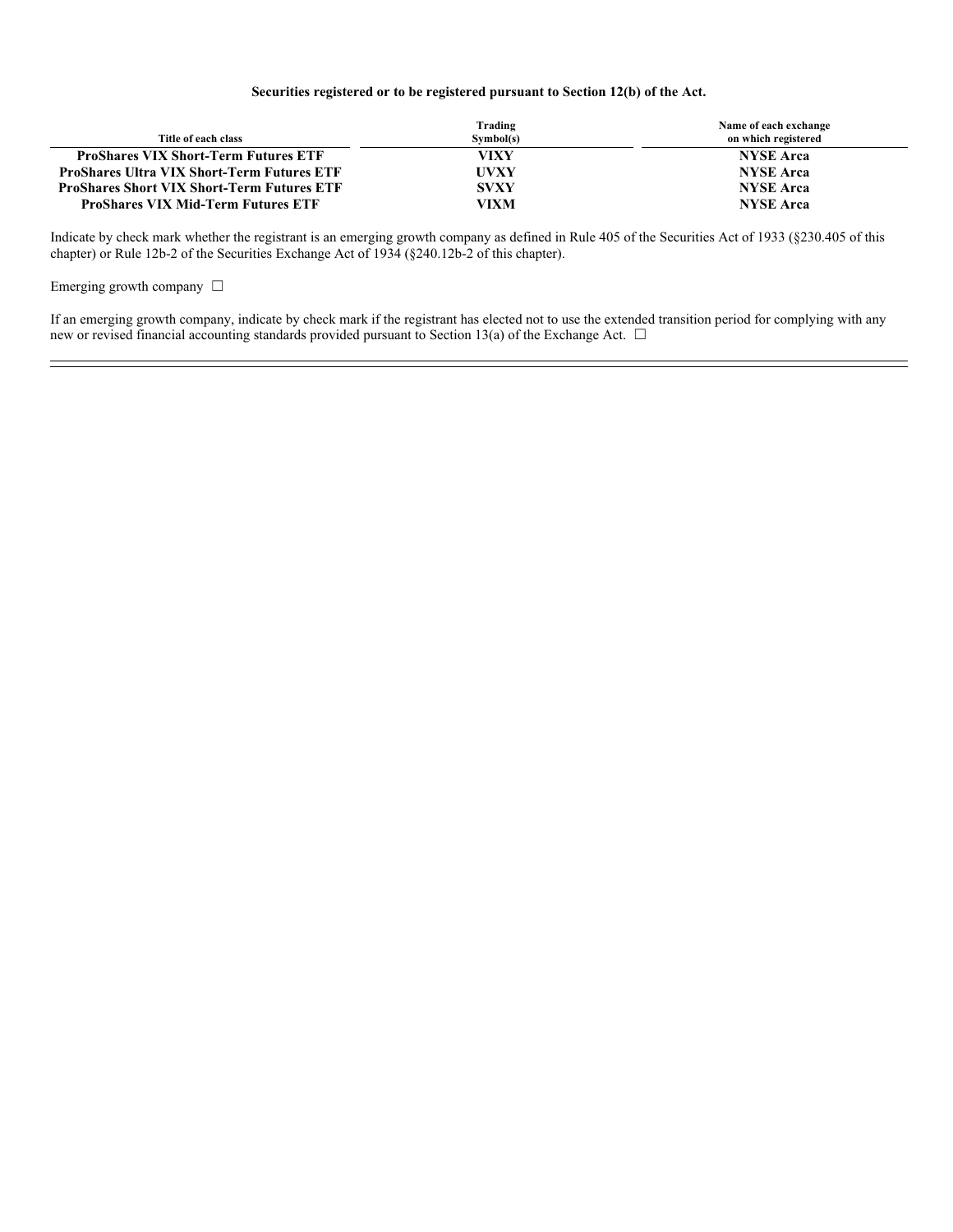#### **Item 8.01. Other Events**

Change to VIX Futures Contracts Settlement Time \ Index Methodologies. Effective Monday, October 26, 2020, the Chicago Futures Exchange (a subsidiary of the Chicago Board Options Exchange) is changing the settlement time for the VIX futures contracts in which ProShares VIX Short-Term Futures ETF (VIXY), ProShares Ultra VIX Short-Term Futures ETF (UVXY), ProShares Short VIX Short-Term Futures ETF (SVXY), and ProShares VIX Mid-Term Futures ETF (VIXM) (collectively, the "Funds") invest from 4:15 p.m. (Eastern Time) to 4:00 p.m. (Eastern Time). As a result, S&P Dow Jones Indices will be revising the index methodology for the S&P 500® VIX Short-Term Futures Index (the "Short-Term Index"), the benchmark for each of ProShares VIX Short-Term Futures ETF (VIXY), ProShares Ultra VIX Short-Term Futures ETF (UVXY) and ProShares Short VIX Short-Term Futures ETF (SVXY), and the S&P 500® VIX Mid-Term Futures Index (the "Mid-Term Index"), the benchmark for ProShares VIX Mid-Term Futures ETF (VIXM), to reflect the new settlement time effective Monday, October 26, 2020.

Change to the Funds' Net Asset Value ("NAV") Calculation Time. As a result of these changes to the settlement time for VIX futures contracts and the Short-Term Index and Mid-Term Index methodologies, effective Monday, October 26, 2020 each Fund will change its NAV calculation time from 4:15 p.m. (Eastern Time) to 4:00 p.m. (Eastern Time). Additional information about the calculation of NAV is included in each Fund's Prospectus.